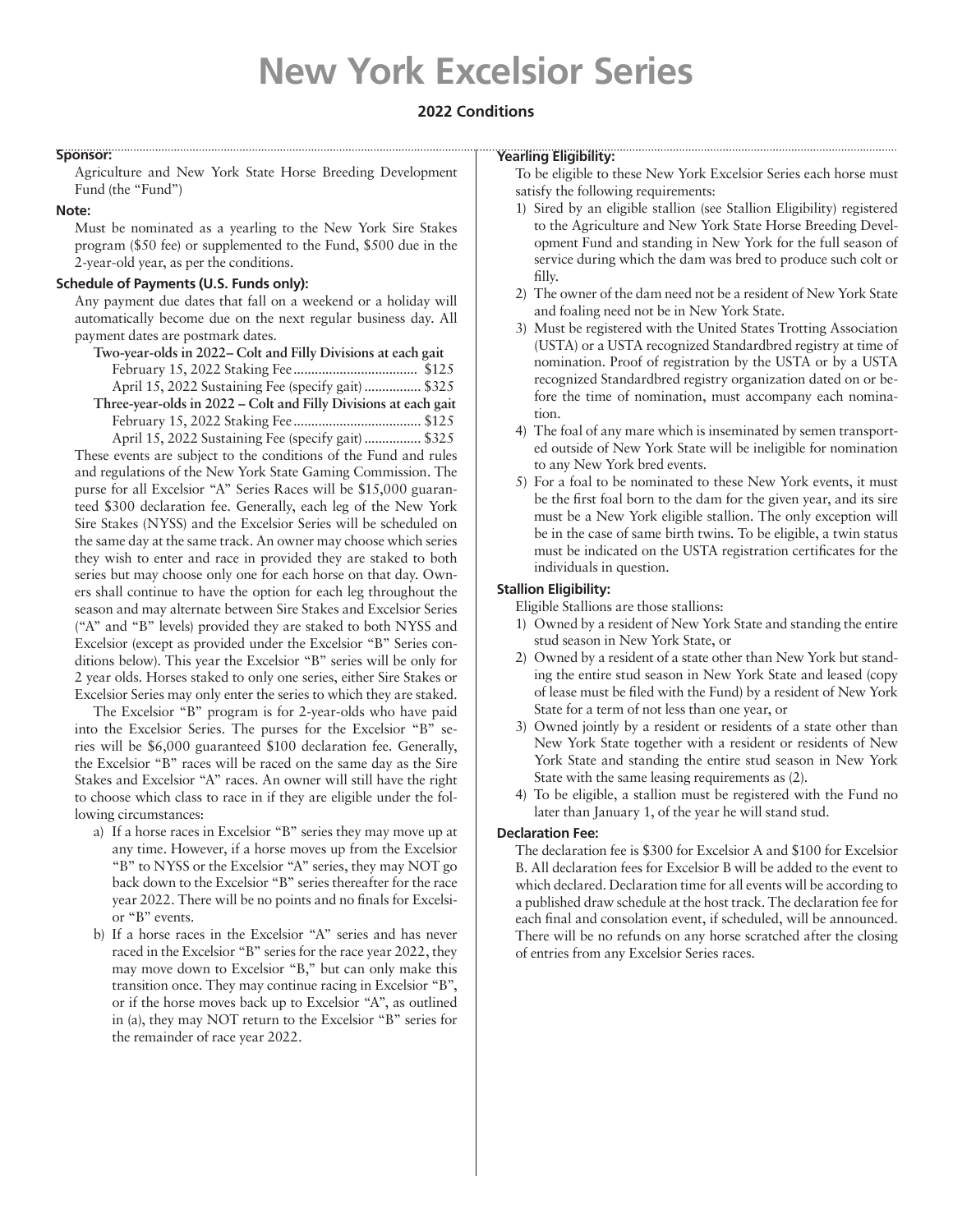## **Racing Conditions:**

- 1) Each race to be held in one dash at one mile.
- 2) Horses will be segregated by sex and gait in all events. Points earned in legs of the Excelsior Series will be used to determine eligibility.
	- a) 50 points for winning a leg, 25 points for placing second, 12 points for placing third, 8 points for placing fourth, and 5 points for placing fifth.
	- b) A horse must finish the race to earn points, unless the race is cancelled (see race condition No. 13, cancellation.) The said horse would receive points according to its official finish, regardless of how many horses finish the race.
	- c) In the event of a dead heat for any position in any leg of the Excelsior Series races, points will be split evenly between the horses involved.
	- d) In the event of a tie for the last entry in the final or consolation the judges shall draw by lot from among the horses tied in the point standings to determine the final entry. Recalls – recalls in Excelsior Series races would be for the following reasons: Broken equipment, interference behind the starting gate, a horse falling before the word "go" is given, a horse scoring ahead of the gate or a horse assuming incorrect post position, or malfunction of the starting gate.
- 3) Excelsior Series races will be divided into divisions in a manner that ensures fields of equal size. When the number of horses entered into an event does not divide equally, the fields will not vary in size by more than one horse.
- 4) All owner and then trainer entries must be split into different divisions if possible. No more than two entries from a common owner will be permitted in the same final or consolation, if scheduled. If an owner is affected by this condition, eligibility will be determined for those horses, with three or more starts, on highest points earned. Any horse that changes owner within 30 days before the date of entry (draw date) for Excelsior final or consolations, if scheduled, must get those changes approved by the Fund or its designee to be able to race in the finals or consolations.
- 5) Horses must start in at least three legs to be eligible to the final or consolation race if scheduled (unless removed due to owner/ trainer conflict as provided in 4 above). Judges official order of finish (points) will be used in determining eligibility to the finals or consolation race if scheduled. The top eight (or nine on a 5/8s or larger track) horses entered will race in the finals. The next eight (nine) horses will make up the consolation. Should there not be enough entries in the box with at least three starts to fill the finals race, the highest point earner which has entered with two starts shall be selected, etc. until there are enough entries to fill the first tier with horses that started in at least one New York Sire Stakes leg. There must be at least 4 horses entered in the consolations, however if there are four horses, the purse may be prorated based on the number of horses entered unless reduced pursuant to 5 above, at the Fund's discretion. There shall be no Excelsior A consolation races scheduled if less than 4 horses are entered. There shall be no consolation races for the Excelsior B series.
- 6) Trailers will not be permitted to start in any Excelsior Series events.
- 7) In the event of a tie for the last entry in the final or consolation, if scheduled, the judges shall draw by lot from among the horses tied in the point standings to determine the final entry. All final and consolation races if scheduled, will race for an announced purse to be determined by the Fund.
- 8) No horse is eligible to declare in an Excelsior Series event unless it meets the following standards:
	- a) At least one charted satisfactory performance line within 30 days of declaration that meets the following qualifying time for its age and gait:

| 1/2 and 5/8 mile tracks |                 | 7/8 mile or larger tracks |
|-------------------------|-----------------|---------------------------|
| 2 YO 2:06               | <b>PACERS</b>   | 2 YO 2:04                 |
| 3 YO 2:02               |                 | 3 YO 2:00                 |
| 2 YO 2:09               | <b>TROTTERS</b> | 2 YO 2:07                 |
| 3 YO 2:07               |                 | 3 YO 2:05                 |

- Add 7 seconds to the times above to get a mile and 1/16 equivalent. Charted track allowances may be used to meet the time standards.
- b) and, the horse must not have consecutive breaks in its last two charted performance lines. If the horse does have two consecutive breaks, the horse must requalify and show a satisfactory charted performance line in the pertinent Excelsior Series qualifying time, without a break, before being entered in an Excelsior Series event. If the break was an equipment break or caused by interference, (ix) or driver caused the break, (dx), the break will not be counted against the horse. Also, any horse with one break that has been declared in before its second consecutive break will continue to be eligible to that declared event. Eligibility to subsequent events will be determined by a satisfactory performance, without a break. Officially charted workouts before the judges will not be allowed as a satisfactory charted line.
- (9) Paddock Time for the arrival of horses is one hour before the scheduled post time (excluding horses receiving Lasix). Any trainer with a horse that is late to the paddock for a bona fide reason must contact the presiding judge before paddock time and receive permission to be late. In any event, the horse must be in the paddock at least 30 minutes before the scheduled post time of that race, or the horse shall be scratched by the presiding judge.
- (10) Race Day Testing: All horses competing in any Excelsior Series event will be subject to race day testing for impermissible administration of a drug or other substance to the horse. The testing may also include total carbon dioxide testing (TCO2). Such tests may be administered on a pre- or post-race basis. In the instance of a post-race test, the horse being tested must stand at rest for a minimum of one hour after such horse has raced. Blood samples shall be obtained from each horse tested by a veterinarian or technician licensed by New York State to perform such tasks. Failure to present a horse for testing may be cause for forfeiture of purse earnings. The testing shall be performed in a laboratory approved by the Fund. Samples shall be taken in accordance with the procedures found in 9 NYCRR 4120.17(b), and for the purposes of this condition, all references to the "Commission" in that rule shall be considered references to the Fund. Prohibited substances include those substances listed in 9 NYCRR 4120.17(c), and for the purposes of this condition, all references to the "Commission" in that rule shall be considered references to the Fund. When a horse tests positive for an impermissible substance and/or the TCO2 blood level, based upon the above criteria, equals or exceeds thirty-seven (37) millimoles per liter, or thirty-nine (39) millimoles per liter for horses administered furosemide (Lasix), the following penalties shall be incurred: (a) Said horse shall be disqualified from any purse winnings in the race in question, and said purse monies shall be redistributed. (b) Said horse shall be disqualified from participation in any New York Sire Stakes event, includ-